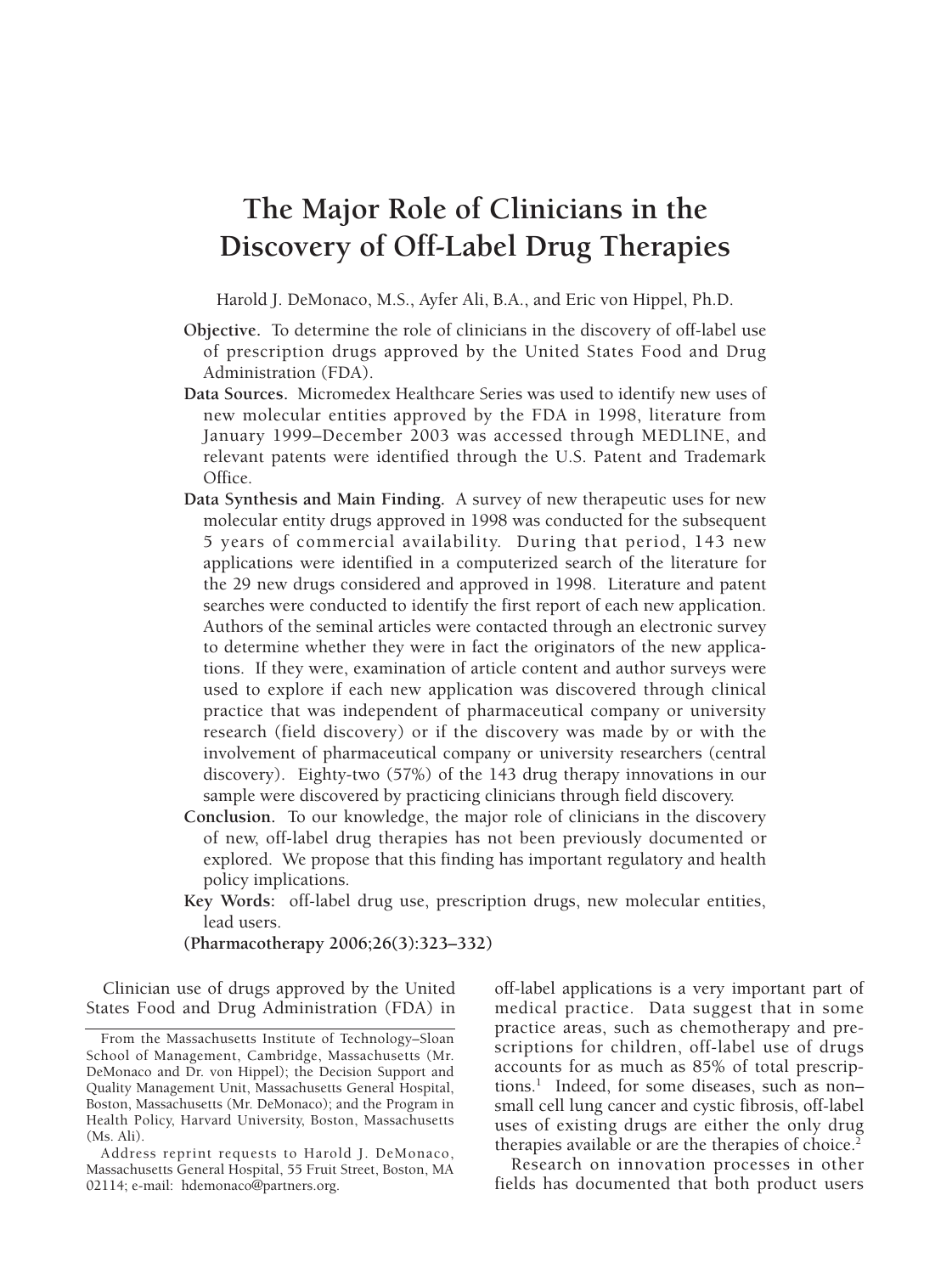(medical clinicians in this study) and product manufacturers (pharmaceutical manufacturers in this study) play important and distinct roles in the development of new products and new product applications. Innovation process scholars have assumed that product manufacturers would be the developers of all or most new products. However, empiric research during the past 2 decades has shown that product users rather than manufacturers are the actual developers of many of the commercially important new products and new product applications in fields studied to date. User innovation has been demonstrated to exist in both industrial and consumer products, as exemplified in Table 1.3–11

Research has also shown that user-developed products tend to differ from manufacturerdeveloped products in an important way: they tend to be "functionally novel." That is, users identify new applications of existing products not originally envisioned by the product manufacturer. In the field of scientific instruments, users tend to develop innovations that enabled the instruments to do qualitatively new types of things for the first time. $3$  In contrast, manufacturers tend to develop innovations along dimensions of merit that enabled users to do the same things they had been doing, but to do them more conveniently or reliably (Table 2).<sup>12</sup> For example, users were the first to modify electron microscopes to enable them to image and analyze magnetic domains at submicroscopic dimensions. In contrast, manufacturers were the first to computerize electron microscope adjustments to improve ease of operation. Improvements in sensitivity, resolution, and accuracy fall somewhere in the middle. These types of improvements can be driven by users seeking to do specific new tasks or by manufacturers applying their technical expertise to improve the products along known general dimensions of merit, such as accuracy, ease of use, size, or efficiency.

A source of the difference between user and manufacturer innovation has been traced to information asymmetry. Users, in general, tend to know more about their heterogeneous needs and about the context of use and therefore have the information required to develop new uses for existing products or new products. Because the information is held at the user level, it is not easily available to the manufacturer. This local knowledge may be thought of as "sticky" information. The concept of stickiness of

**Table 1. Proportion of Respondents Who Reported Developing and Building or Modifying Products for Their** Own Use in Eight Product Areas<sup>3-11</sup>

|                             | User Innovators |
|-----------------------------|-----------------|
| Product Type                | (% )            |
| Industrial Products         |                 |
| Printer circuit software    | 24              |
| Paper hanger hardware       | 36              |
| Library information systems | 26              |
| Apache OS server software   |                 |
| security features           | 19              |
| Medical surgery equipment   | 22.             |
| Consumer products           |                 |
| Outdoor consumer products   | 10              |
| Extreme sporting equipment  | 38              |
| Mountain biking equipment   | 19              |
|                             |                 |

information has been previously described and shown to alter the sources of innovation.<sup>12, 13</sup> We believe the same holds true for clinicians. We hypothesized that their heterogeneous patient mix and patients' diversity of concomitant diseases produce diverse clinical needs among clinicians. These needs may not have been envisioned by the manufacturer of a particular product and are not easily transmitted from clinicians in the field to the producer of FDAapproved drugs; hence, the information is sticky.

Not all users innovate, however. Studies of users who innovate (both individuals and firms) show them to have the characteristics of lead users. Lead users are defined as users distinguished by two characteristics: first, they are ahead of most users in their populations with respect to an important market trend, and second, they expect to gain relatively high benefits from a solution to the needs they have encountered at that leading edge. This group of users falls outside the traditional technology adoption life-cycle classification: innovators, early adopters, pragmatists, and laggards. Lead users may be thought of as preadopters in advance of a product or market recognition of a new use for an existing product.<sup>13</sup>

Thus, studies in other types of innovation and in a range of fields support the probability that clinicians in regular medical practice will be the source of many and diverse innovations, such as innovations in the off-label use of drugs. The sheer number of clinicians prescribing an approved drug relative to the much smaller number of researchers who studied it in formal clinical trials is likely to increase the probability that clinician users will be the discoverers of new off-label drug therapies. Our reasoning echoes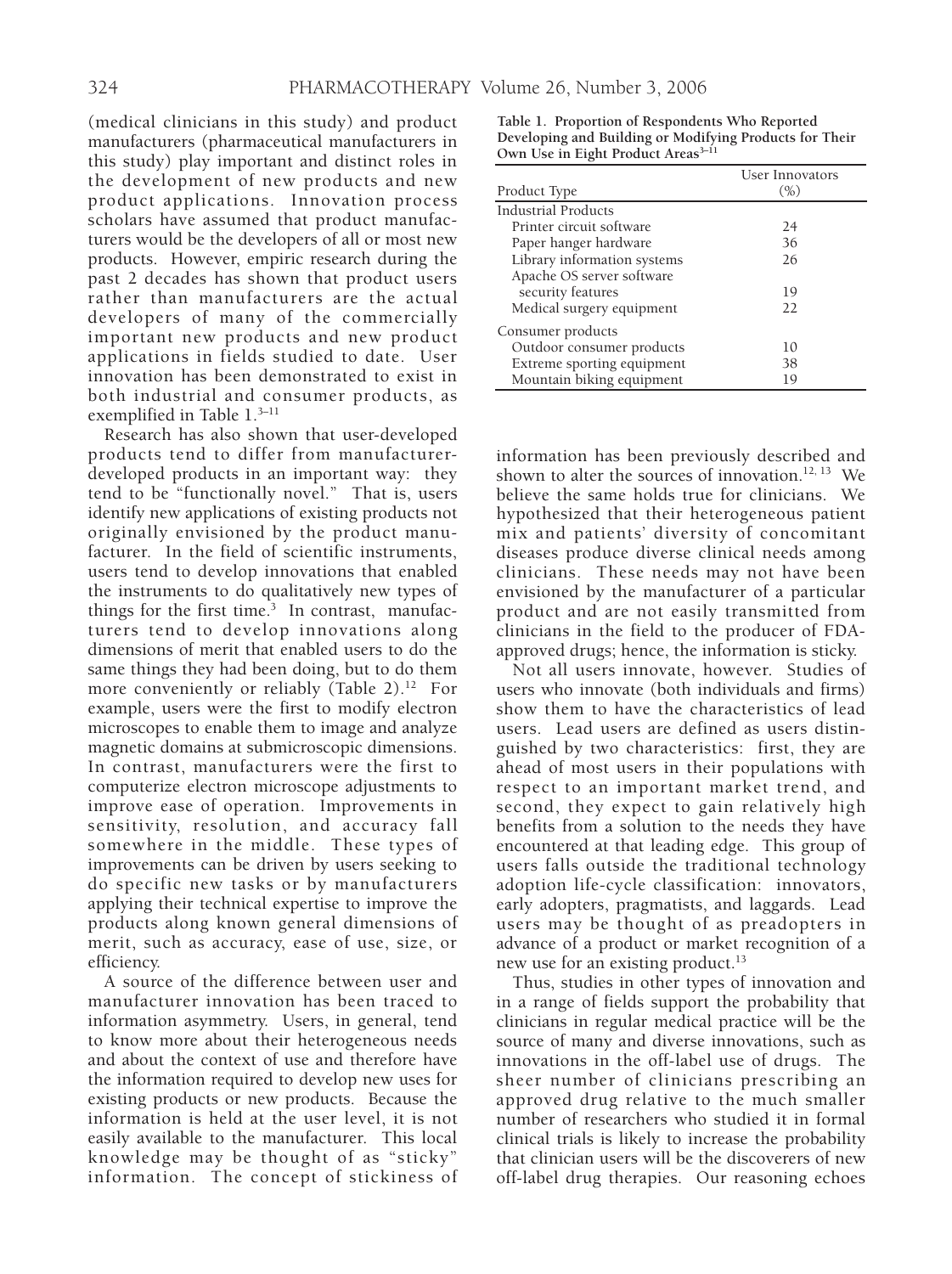|                                             | No. $(\%)$ of<br><b>Innovations Developed</b> | No. $(\%)$ of<br><b>Innovations Developed</b> | Percentage of<br>Total Innovations <sup>a</sup> |
|---------------------------------------------|-----------------------------------------------|-----------------------------------------------|-------------------------------------------------|
| Type of Improvement                         | by User                                       | by Manufacturer                               | $(n=64)$                                        |
| New functional capability (n=17)            | 14(82)                                        | 3(18)                                         | 27                                              |
| Sensitivity, resolution, or accuracy (n=23) | 11(48)                                        | 12(52)                                        | 36                                              |
| Convenience or reliability (n=24)           | 3(13)                                         | 21 (88)                                       | 38                                              |

Table 2. Source of Innovations by Nature of Improvement Effected<sup>12</sup>

a Total is greater than 100% due to rounding.

that offered by another author regarding Linus's Law in software debugging.<sup>14</sup> In software, the writing of new code and repair of subtle code errors or "bugs" can be a very costly matter.<sup>15</sup> However, the same task can be greatly reduced in cost and also made faster and more effective when it is opened up to a large community of software users.<sup>14</sup>

Although this concept refers to innovation in software development and debugging, $14$  we believe that the general principles also apply to the discovery of new off-label therapies. Open source software provides both source code transparency and source code access to user communities. This allows users to freely innovate in a number of functional domains, including adaptation, refinement, and correction. The phenomenon of user innovation has been shown to be pervasive and robust in terms of problem resolution and software adaptation when source code transparency and availability are present. This open access allows users to not only correct problems but also adapt existing software to new uses. The user community freely shares these adaptations to software, allowing others open and unrestricted access to their altered source code. Through the process of iteration, this source code is improved by users. The improvements may be related to correction of programming errors, extensions of functionality, or new uses. If the improvement is deemed worthy (e.g., widespread in its applicability), the new software is incorporated into the new releases of the product.

We propose that there are parallels between open source software development and innovation in drug therapy. In the case of formal manufacturer-funded clinical trials, the total volume of experiments going on in humans per new molecular entity probably only numbers in the hundreds or thousands of subject exposures for each new indication or use. Each defined use is subject to intense scrutiny by the manufacturers and from the FDA during the submission and approval process. In the case of clinical practice, the total volume of "experiments" going on is equivalent to the number of prescrip-tions generated for the product. The volume of patients treated in clinical practice will exceed the number of subjects enrolled in clinical trials sponsored by the manufacturer. These "experiments" may be formally conducted under the auspices of an institutional review board with the informed consent of patients or, as is perhaps often the case, may be conducted without benefit of formal oversight being considered as clinical practice. Users in the field are likely to collectively have a more broad-based understanding of the value of a particular drug than does the manufacturer based on volume as well as diversity of need.

We sought to explore how new and off-label applications of previously approved new drugs are discovered. We proposed that there are two distinct and simultaneous processes of innovation in pharmacotherapy. Some new applications for FDA-approved drugs will be identified in a centralized process by pharmaceutical firms in laboratory settings and in clinical trials (central discovery), whereas others will be discovered by the noncentralized observations and experimentation of clinicians in the field (field discovery).

### **Examples of Field Discovery**

If field discovery is a significant factor in the process of defining new drug indications, examples should be readily apparent. In our preliminary investigations, we did find this to be the case. Two examples of field discovery are provided.

# Botulinum Toxin Type A

Botulinum toxin type A (Botox; Allergan, Inc., Irvine, CA) was originally approved in 1989 as an orphan drug for the treatment of strabismus, hemifacial spasms, and blepharospasm. The indications for use increased so that by 2002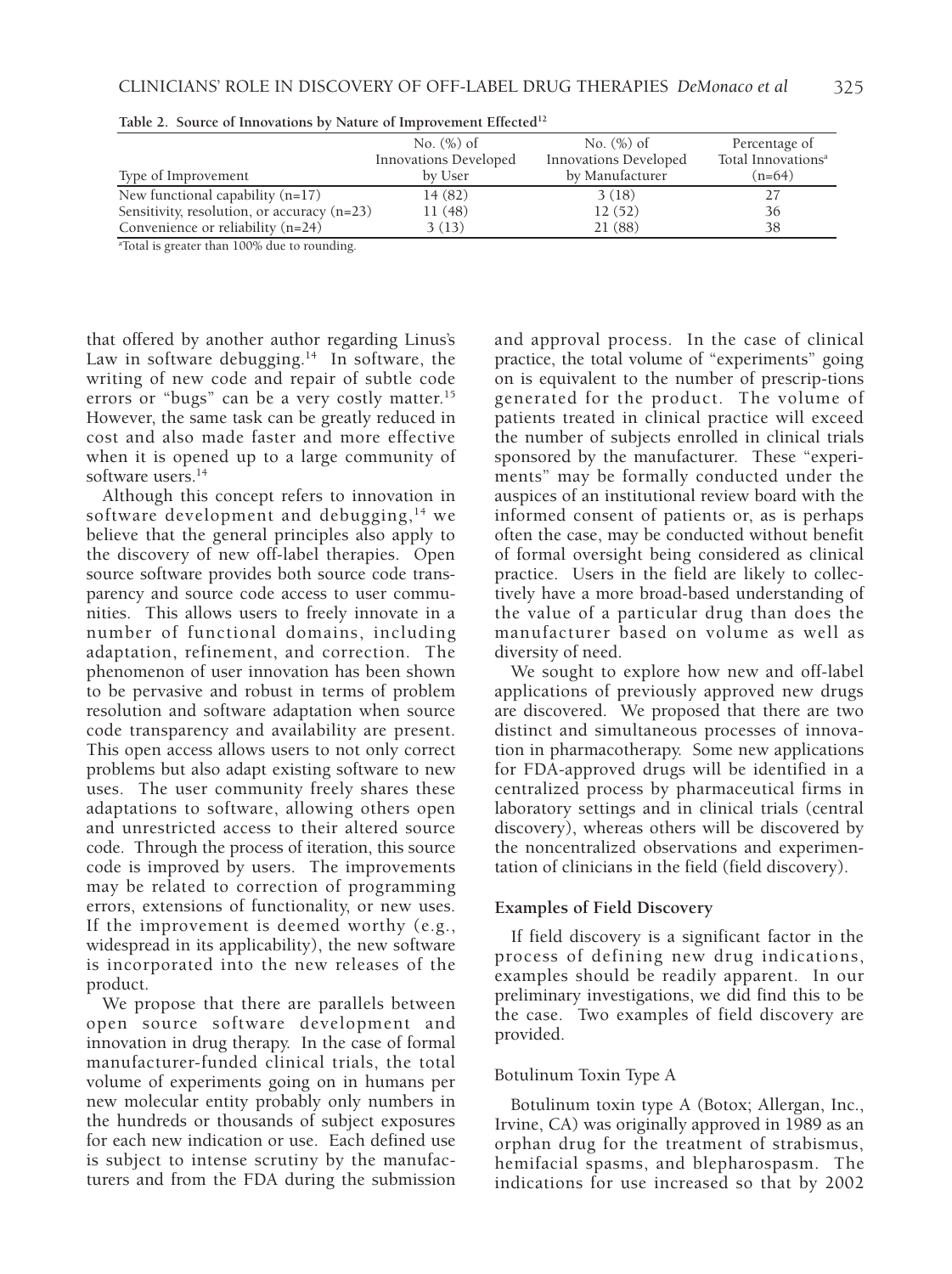botulinum toxin type A was approved for the treatment of cervical dystonia in adults to reduce the abnormal head position and neck pain associated with cervical dystonia and for the treatment of strabismus and blepharospasm associated with dystonia. In April 2002, the FDA approved Botox Cosmetic for the temporary improvement in the appearance of moderate-tosevere glabellar lines associated with corrugator and/or procerus muscle activity in adult patients aged  $65$  years or younger.<sup>16</sup> The financial impact of this change in FDA approval was substantial. According to the Allergan annual report, domestic and international sales of Botox rose from \$239.5 million in 2001 to \$439.7 million in 2003. This 84% increase in sales volume for Botox Cosmetic was well in excess of the 20.9% increase in sales for the company's eye care products and 31.2% increase in sales of skin care products.17

The first reported use of botulinum toxin type A for cosmetic purposes was published by two ophthalmologists in 1992.18 We contacted the first author and confirmed that their use of botulinum toxin type A for cosmetic purposes was the result of observations made in using the drug for its FDA-approved indications. According to this author, the manufacturer did not play any role in the development of the clinical trial.

# Propofol as an Antipruritic

Propofol (Diprivan; Zeneca Pharmaceuticals, Wilmington, DE) was approved by the FDA for use as an anesthetic in 1989.<sup>19</sup> It is used as a sedative-hypnotic drug in the induction of anesthesia. Although it is now a mainstay in the early phases of anesthesia, having replaced thiopenthal, the mechanism by which propofol works is not understood.

The practice of anesthesia has evolved over the years with greater attention to postoperative management, a key concern before surgery. To that end, many anesthesiologists will routinely provide for pain control by using an epidural drug administration technique. Narcotic drugs such as morphine or local anesthetics such as lidocaine can be injected into the epidural space or given by continuous infusion into the space. Many patients experience intense itching initially when morphine or another narcotic is administered in this manner. This intense itching can be very troublesome and is difficult to treat with the usual drugs.

In 1992, anesthesiologists published the results of the first use of propofol for the relief of itching due to epidurally administered narcotics.<sup>20</sup> The first author was contacted to determine the events leading up to the use of propofol in this rather novel fashion. On questioning, he noted that the initial observation was serendipitous. A patient's complaint of intense itching, nausea, and vomiting related to epidural morphine was inadvertently but successfully treated with the coincident administration of subtherapeutic doses of propofol. This use of propofol, although not approved by the FDA, is common in hospitals across the United States today.

Note that neither of these two discoveries emanated from a centralized or planned investigation. Both were made in the field by observant clinicians who then chose to report their findings. In each case, a clinician identified a previously unknown use of a drug, conducted initial observations, and then reported the observations to their peers through publication. In the first example (botulinum toxin type A), the new use led to a significant economic gain for the manufacturer, which chose to pursue formal approval for the new indication.

# **Methods**

We used both available published information and apparent innovator surveys in a stepwise research strategy. The schema for the search is displayed in Table 3. Newly approved drugs were identified by using the FDA's Web site (http://www.fda.gov). The approvals are categorized in numerous ways including a segregation of new molecular entities. The sample chosen consisted of only new molecular entity new drug applications (NDAs) that had been approved in 1998. We then analyzed the introduction of new clinical uses for these newly approved drugs during a 5-year period from January 1999– December 2003. This period was chosen to allow sufficient product maturity for widespread clinical use, as well as time for reporting of findings in the literature. The FDA approved 30 new molecular entity drugs in 1998. However, one newly approved drug, technetium-99m apcitide injection, was excluded from the sample because of its sole application as a diagnostic agent.

Because the definition of a new and effective use may be considered arbitrary, we chose to use a presumably objective abstracting subscription (Micromedex; Thompson Scientific and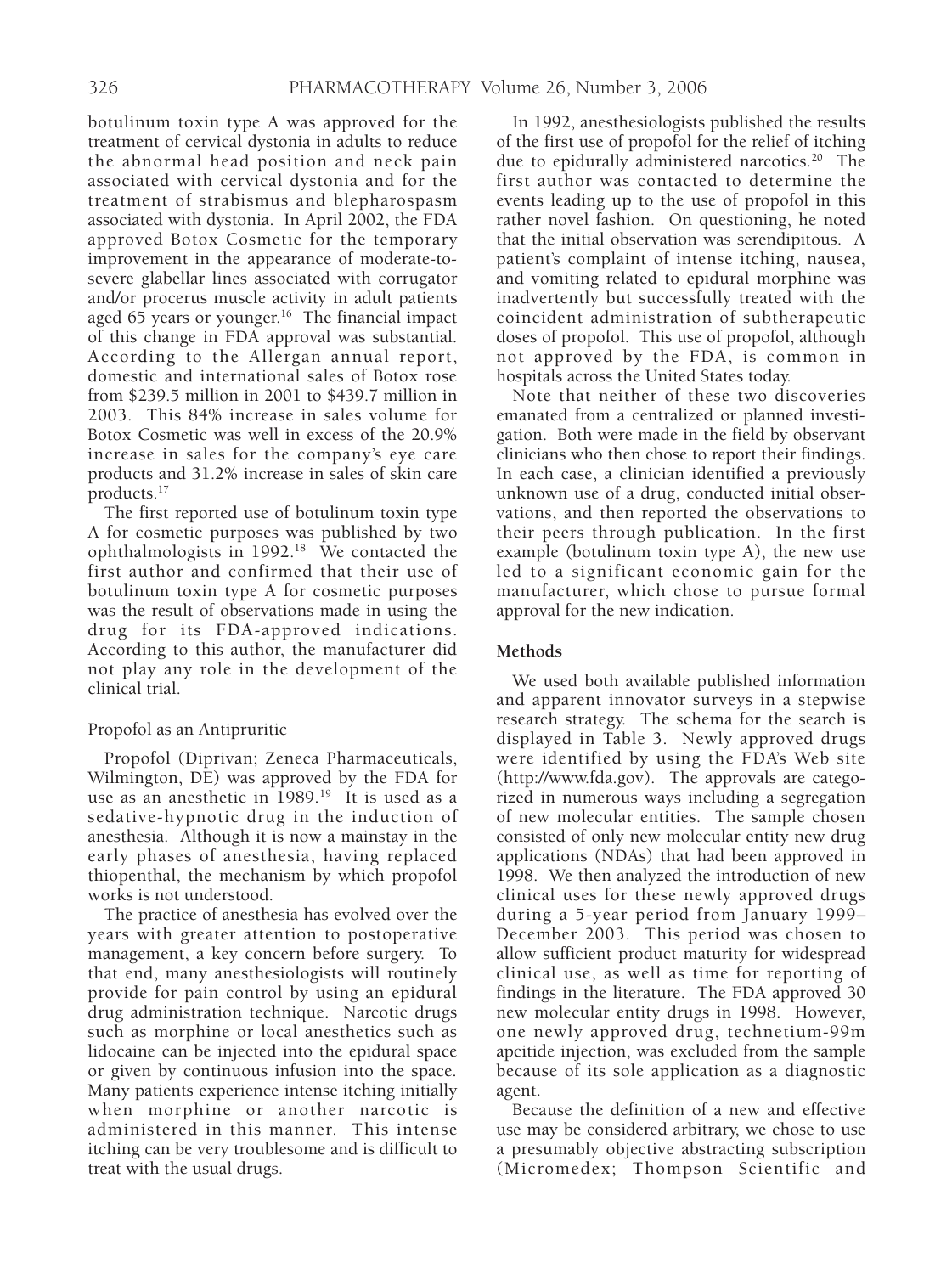| Task                                                                                    | Methods                                                                                                                                              | Uniform Resource Locator                       |
|-----------------------------------------------------------------------------------------|------------------------------------------------------------------------------------------------------------------------------------------------------|------------------------------------------------|
| Identify initial data set                                                               | Food and Drug Administration<br>New molecular entities approved in 1998                                                                              | http://www.fda.gov/cder/rdmt/nmecy98.htm       |
| Identify new uses for new<br>molecular entities approved<br>in 1998                     | Micromedex Healthcare Series:<br>Main keyword search<br>Drugdex System<br>Drug evaluation<br>Clinical applications<br>Therapeutic uses<br>References | http://www.thomsonhc.com/hcs/librarian         |
| Identify seminal citations<br>from January 1999-<br>December 2003 with<br>daily updates | <b>OVID MEDLINE search</b>                                                                                                                           | Accessed through secure institutional Intranet |
| Contact author(s)                                                                       | Google search of e-mail accounts                                                                                                                     | http://www.google.com                          |
| Identify relevant patents                                                               | U.S. Patent and Trademark Office:<br>Patent search<br>Quick search                                                                                   | http://www.uspto.gov                           |

**Table 3. Search Methodology**

Healthcare, Inc., Greenwood Village, CO) to initially identify new published uses for the 29 new molecular entity drugs in our sample. The choice to use Micromedex, a commercial drug information service, was not made arbitrarily. Other drug information services may not provide the same information for the sample chosen. Additional information resources such as *Facts and Comparisons Off-Label Drug Facts*, MEDLINE, and others were considered. A recent survey of 81 institutional drug information centers in the United States and Puerto Rico noted the preferred use of Micromedex Healthcare Series as a source of drug information.<sup>21</sup> Survey respondents were asked to provide the five most useful references for answering drug information queries. Micromedex was noted in 14 of the 15 categories polled. As a result, Micromedex was chosen as the primary reference source.

Only uses defined within the Micromedex Drugdex System Drug Evaluations (therapeutic uses) as effective or possibly effective were considered. Each defined use listed in either category was counted toward the total. Several drugs (e.g., sildenafil) noted multiple new uses that may be construed as sufficiently similar to list collectively (i.e., erectile dysfunction with diverse causes). Because of the inherent bias associated with rolling multiple associated diagnoses under a single definition, we chose to list the new uses as explicitly described within Drugdex Drug Evaluations. Individual therapeutic uses as described in the Clinical Applications suite were considered and evaluated. A total of 143 new and possibly effective or effective uses for these new drugs were identified. New potential but ineffective uses were not included in the data set.

Citations for each of the 143 new uses identified in Drugdex Drug Evaluations were explored sequentially to the earliest identifiable literature reports. Based on these earliest publications, a detailed literature search was conducted. Seminal published articles were identified by using a computerized database (OVID MEDLINE; Ovid Technologies, New York, NY). Citations were sought electronically for the period from January 1999–December 2003. This identification was accomplished by using cited references and working backward in time, as well as through a computerized search of the literature using dates of publication. Once seminal articles were identified, contact information for first authors was obtained.

Drug manufacturers may envision a new and important use before clinical application. In many instances, these parallel and tangential uses are identified in the original patent application for the compound. We therefore searched for all patents by using the U.S. Patent Office Web site (http://www.uspto.gov) for those citations in which the name of the disease and the name of the drug were present in the same patent. To do so, we searched the database for any notation of the drug in question and the disease or disorder of interest. The decision to conduct a broadbased search rather than searching only in the explicit claim was in recognition of the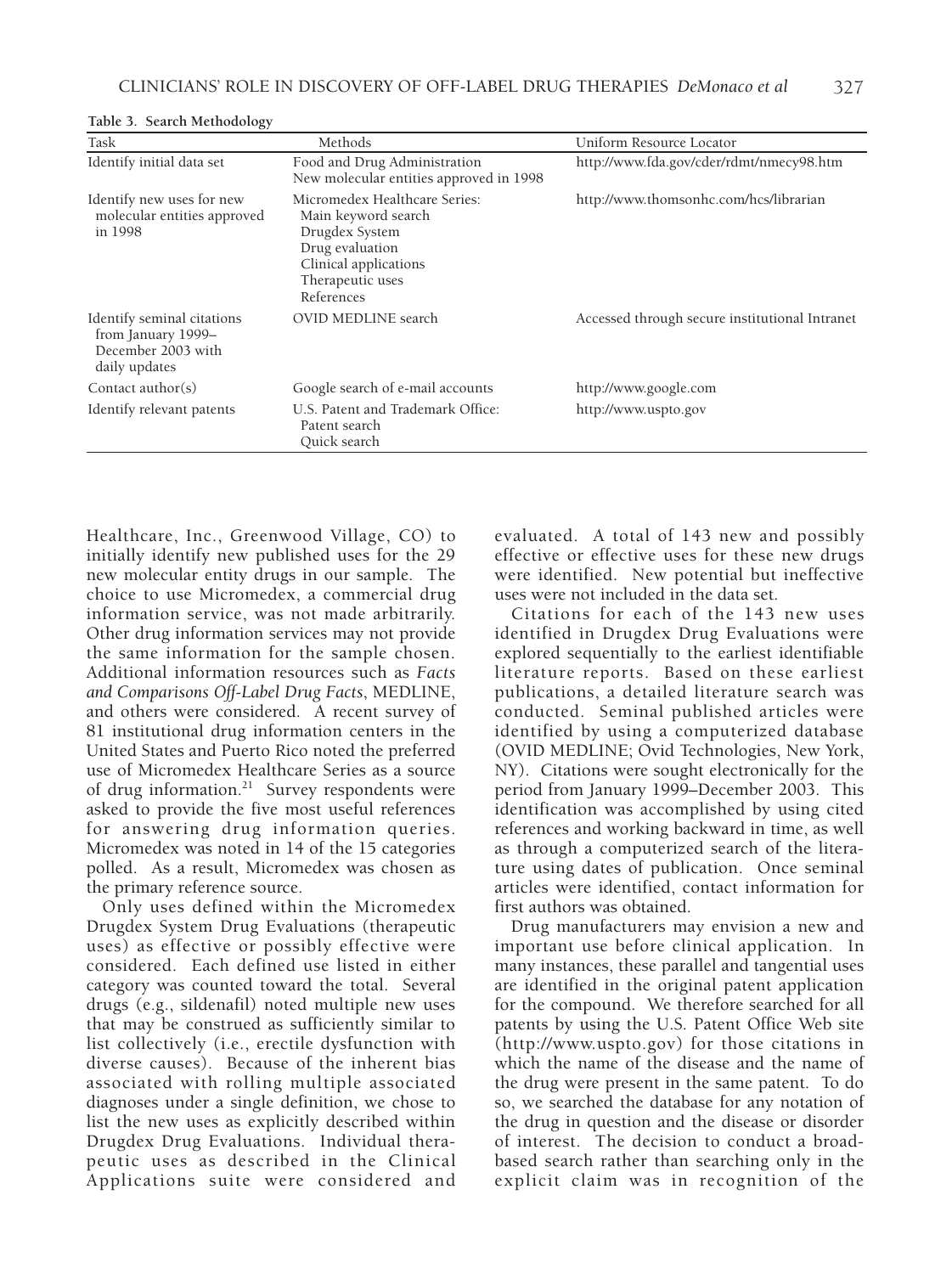heterogeneous nature of patent language and specificity. For example, some patents identified included only very specific disorders within the claim, whereas others included generalized terms such as inflammatory disorders. Foreign patents were not searched. Under the Patent Cooperation Treaty, applicants filing a U.S. patent have a temporary right to file specified foreign patents. This right to file expires 1 year after U.S. filing. Given the size of the market for pharmaceuticals in the United States compared with the total worldwide market, we assumed that the U.S. patent would be filed in advance of any other patent application.

Dates of patents were compared with those of the seminal published article. After checking on both patent and journal publication databases, we coded the discoverer of each NDA based on priority of discovery as follows:

- If there was no patent filed by a central developer before publication by a field author, then it was coded field discovery.
- If there was a patent and a journal publication and the article was published after the patent filing date but before patent publication, then it was coded parallel discovery by the authors of these two forms of publication. (If both authors were clinicians, then it was coded as a field discovery. To be conservative in our findings, we coded all cases involving publications with mixed authorship in the central discovery in our tallies.)
- If the article was published after publication of the patent, the patent filer was assumed to have priority of discovery.

To confirm and deepen our findings regarding field discovery of new applications for existing drugs, first authors of seminal publications were contacted through electronic mail and offered a standardized questionnaire pertaining specifically to the seminal article. If the discovery was made in the field, data were collected on the circumstances of its discovery along with key characteristics of the clinician(s) making the discovery.

A total of 102 e-mail addresses were obtained, and the authors were contacted with a standardized survey instrument (the survey instrument may be accessed at http://userinnovation. mit.edu/survey/login.cgi?n=4&p=785NUQJ). Of the 102 authors, 70 (69%) were assumed to have made field discoveries and 32 (31%) were assumed to have been involved in a central discovery. The overall response rate was 32%

#### (33/102).

A total of 33 complete and partial responses were obtained. Twenty-nine of the authors responding to our survey of clinicians were initially assumed to have been participants in a field discovery. All confirmed this original coding. Data were also collected on the specific circumstances of each filed discovery along with the key characteristics of the clinician(s) making the discovery. Although 32 authors of research that we coded to be of central origin were contacted, only four responded. Three of these respondents confirmed our coding was correct, and the other author reported that his off-label application discovery for candesartan was in fact due to field discovery rather than central discovery.

### **Findings**

Recall that we define central discovery of new off-label drug applications to be those made in the course of an organized research discovery process involving a pharmaceutical manufacturer or other laboratory. We define field discovery of new off-label drug applications to be those identified by clinicians in the care of patients. Of the 143 new uses that were identified for the 1998 new drug approvals, 85 (59%) were initially categorized as field discovery based on simple inspection of the authorship and content of the seminal articles. We tested and refined this initial categorization in the survey questionnaire. We explored the possibility that the drug's manufacturer played a behind-the-scenes role in the apparent field discovery process. None of the respondents noted the manufacturer as a source of the idea. However, one discovery was recategorized from central to field discovery based on comments from the author. With this correction made, we found that 86 (60%) of the 143 new off-label drug applications in our sample were the result of field discovery, and 57 (40%) were originally encoded as the result of central discovery. This categorization was considered as a preliminary conclusion pending exploration of patent applications.

A total of 34 patents were identified for the new uses defined as field discoveries. Twenty of the patents were filed after the publication of the apparent seminal article. The remaining 14 patents identified were general in nature relating to either a family of compounds or a general category of disease. Of the 14 general claims, 10 did not note the therapeutic use explicitly. Four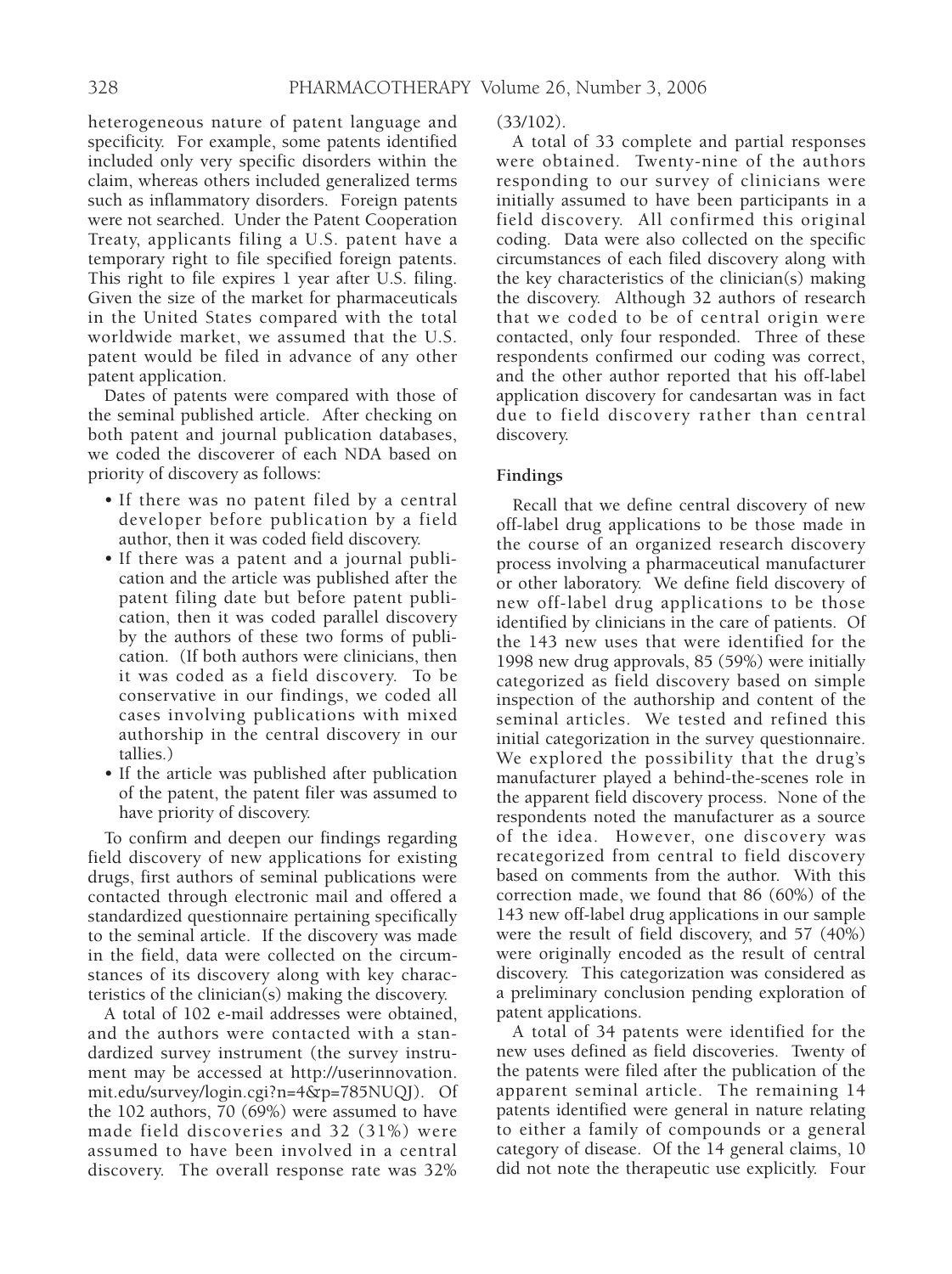of the general claims patents that included the therapeutic use in question were filed and published before publication of the seminal article. Three new and effective uses of citalopram and one for lepirudin were noted in patent applications filed and/or published before the journal article. None of the identified patent filing and publication dates met our criteria for parallel discovery. Based on a review of the publications and patent applications, at total of 82 (57%) of 143 drug therapy innovations were categorized as field discovery. This finding was not altered by the previously noted responses from the responding authors, as none were associated with the patents in question.

Table 4 lists the relevant clinical and regulatory history for each of the identified new molecular entity drugs. The number of FDA-approved indications, post-NDA clinical uses identified, and number of new uses sourced from field discovery are reported. Of note, the editors of Drugdex have previously chosen to list FDAapproved uses somewhat inconsistently. For example, the index for FDA-approved uses for montelukast notes a total of six FDA-approved uses; however, only four uses are noted in the body of the drug monograph. In each case, however, we listed the information as described in the drug monograph.

#### **Discussion**

The finding that 57% of new drug uses arise from field discovery is, we believe, of significant interest. Apparently, based on this single sampling, innovation in the field of drug therapy follows patterns identified in other domains. The role of lead users and functional novelty appears to be consistent with that of previous research.

There is considerable heterogeneity in the source of discovery of new uses, with thalidomide having the highest number of uses identified in the field (89% [32/36]) and sildenafil having the highest number of new uses identified in company-initiated research (71%  $[15/21]$ .

Further research can refine this finding considerably. For example, why do only a few of the drugs among the 29 in our sample—notably thalidomide—experience most of the discovery of new off-label applications? Based on anecdotal evidence, we speculate that this may be related to the pharmacology of the drug in question. The extent to which clinicians have an understanding of the pharmacology of a new drug (transparency)

**Table 4. United States Food and Drug Administration New Molecular Entity Approvals, 1998**

|                | FDA-           |                | Apparent       |
|----------------|----------------|----------------|----------------|
|                | Approved       | Post-NDA       | Field          |
| Drug           | Indications    | Indications    | Discovery      |
| Tolcapone      | 1              | 1              | 1              |
| Naratriptan    | 1              | $\overline{c}$ | 1              |
| Montelukast    | 4              | 9              | 8              |
| Lepirudin      | 1              | 8              | $\overline{2}$ |
| Loteprednol    | $\overline{2}$ | $\mathbf{1}$   | $\overline{O}$ |
| Tolterodine    | $\overline{1}$ | $\overline{O}$ | $\mathbf{0}$   |
| Risedronate    | 3              | 3              | $\mathbf{0}$   |
| Sildenafil     | $\mathbf{1}$   | 21             | 6              |
| Brinzolamide   | 1              | $\mathcal{O}$  | 0              |
| Sacrosidase    | 1              | 1              | 1              |
| Paricalcitrol  | 0              | 0              |                |
| Capecitabine   | $\overline{2}$ | 5              | 1              |
| Tirofiban      | $\mathbf 1$    | $\frac{3}{2}$  | $\mathbf 1$    |
| Eptifibatide   | $\overline{c}$ |                | 0              |
| Candesartan    | $\overline{2}$ | $\overline{7}$ | $\overline{2}$ |
| Rifapentine    | $\mathbf 1$    | $\mathbf 1$    | $\mathbf{0}$   |
| Rizatriptan    | $\mathbf 1$    | $\overline{2}$ | $\mathbf{0}$   |
| Thalidomide    | 1              | 36             | 32             |
| Citalopram     | 1              | 18             | 11             |
| Fomivirsen     | 1              | $\mathbf{0}$   | 0              |
| Leflunomide    | 1              | 4              | 3              |
| Efavirenz      | 1              | 1              | $\mathbf{0}$   |
| Valrubicin     | 1              | $\mathbf{0}$   | 0              |
| Sevelamer      | 1              | 0              | 0              |
| Telmisartan    | 1              | 3              | 0              |
| rH Thyrotropin | 1              | $\mathbf 1$    | 0              |
| Abacavir       | 1              | $\overline{O}$ | 0              |
| Modifanil      | 3              | 8              | 7              |
| Celecoxib      | $\overline{4}$ | 6              | 6              |

FDA = U.S. Food and Drug Administration; NDA = new drug application.

and the widespread availability of the agent (accessibility) are similar to the scenario seen with open source software. Although field discovery may well represent advantages to some stakeholders, it may not to others. Clinical "learning by doing" in the field is likely to identify many unexpected effects—both positive and negative.

As we noted previously, user-developed innovations tend to be developed by lead users. $14$ Recall that lead users display two characteristics. First, they face needs that will be general in the marketplace, but face them months or years before the bulk of that market encounters them. Second, they are positioned to benefit significantly by obtaining a solution to their leadingedge needs. We found, in agreement with studies of the sources of innovation in other fields, that our field discoverers were lead users. That is, they had a high need for the new indication to better serve the needs of their personal caseload.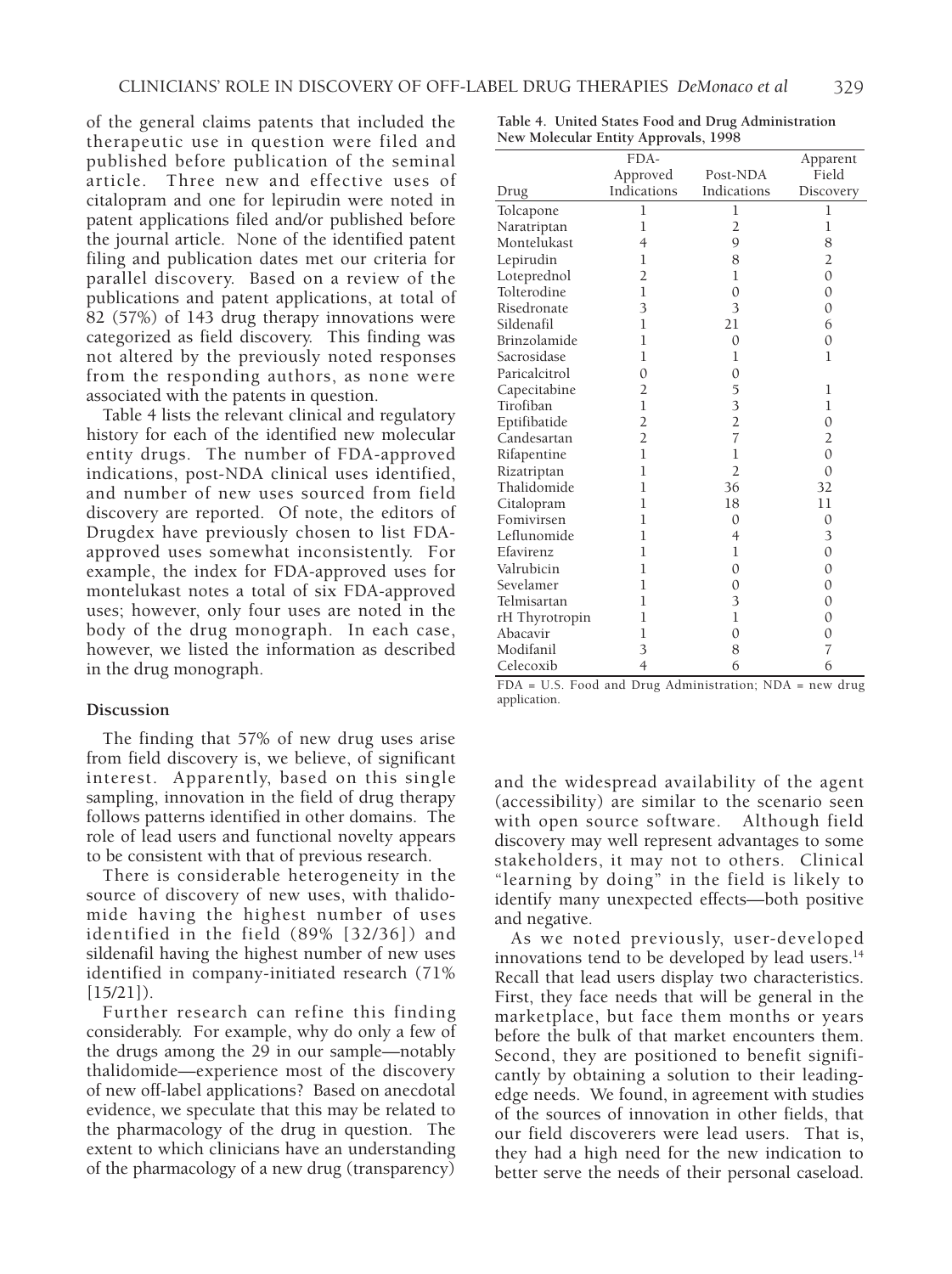| Consideration | Implication                                                                                                                                                                                                                                    |
|---------------|------------------------------------------------------------------------------------------------------------------------------------------------------------------------------------------------------------------------------------------------|
| Economic      | Economic gains for manufacturer from off-label use<br>Costs and savings of off-label use to consumers and private and governmental insurers<br>Regulatory oversight to diffuse model of innovation as compared with manufacturer centric model |
| Regulatory    | Oversight of off-label prescribing by governmental agencies including FDA, OHRP, and others<br>Different definitions of safe and effective for off-label as compared with FDA-approved indications                                             |
| Medicolegal   | Change in definition of the standard of practice of medicine<br>Medical liability for not applying well-described off-label drug use                                                                                                           |
| Ethical       | Informed consent of patient for off-label drug use<br>Oversight by institutional review boards and peer review                                                                                                                                 |
| Clinical      | Safety and efficacy of off-label use<br>$\sim$ $-$                                                                                                                                                                                             |

**Table 5. Examples of the Potential Implications of Off-Label Drug Use**

FDA = U.S. Food and Drug Administration; OHRP = Office for Human Research Protections.

Seventy-two percent of the 13 authors who responded to the question noted a high level of importance of the discovery to the care of their patients. The needs of these clinicians also foreshadowed general demand, as measured by the number of follow-on studies that developed their discovery further. Fifty-nine percent of the 29 field discoverers reported that they had made their discovery by applying their understanding of the pharmacology of the drug to the clinical problem. Serendipity, information from others, and other factors appeared to have played a lesser role. The high proportion of discoveries made through a deep understanding of the method of action of a drug and of specific disease processes again fits with our expectations for innovation by lead users. A recent study suggests that clinician dissatisfaction with available therapies may be a strong motivator for off-label drug use.<sup>22</sup>

The indications developed by field discoverers were judged to be clinically important by our survey respondents. The discoveries were rated as the first drug that can be used to treat the indicated condition and/or as a significantly better way to treat this condition in 100% of cases. Further research is needed to establish the relative economic importance of field- versus manufacturer-discovered new drug indications. From simple inspection, it is clear that the indications developed by field discoverers were not in economic "blockbuster" categories at the time they were discovered. However, the categories, as one would expect in the case of innovations by lead users, have expanded since the time of discovery (as was the case, for example, with the field discovery of cosmetic uses for botulinum toxin type A).

Although beyond the scope of this article, we believe the health policy, regulatory, ethical,

medicolegal, and economic implications of offlabel prescribing deserve additional discussion in the literature. We describe some of the implications in Table 5. An understanding that users are an important source of new innovations has enabled other industries to reduce product cycle times and improve product performance.<sup>4</sup> If much innovation and related improvement in patient care is derived from field discovery, the same advantages may be obtained by proper "reengineering" of the field discovery of new applications for existing drugs. One approach may be to provide for additional journal space for case reports and small series with pre- and/or postpublication peer review. This model is similar to an information collection and dissemination process modeled on open source software projects.

We should make it clear that we are not advocating unfettered experimentation on the part of clinicians. Misapplication of drug therapy has as great a potential to harm as it does to help. There is an obvious and appropriate concern with the widespread dissemination of incorrect information in drug therapy. Other disciplines have developed robust mechanisms that enable them to rapidly self-monitor and self-correct. For example, experiments in which incorrect information has been purposely inserted into open information compilations like the free online encyclopedia Wikipedia (http://www. wikipedia.org) have shown very rapid discovery and removal of the faulty information by other users.

This approach would appear at first glance to be in direct contradiction to the current ethos of evidence-based medicine.<sup>23</sup> Evidence-based medicine has been defined as "…the conscientious, explicit and judicious use of current best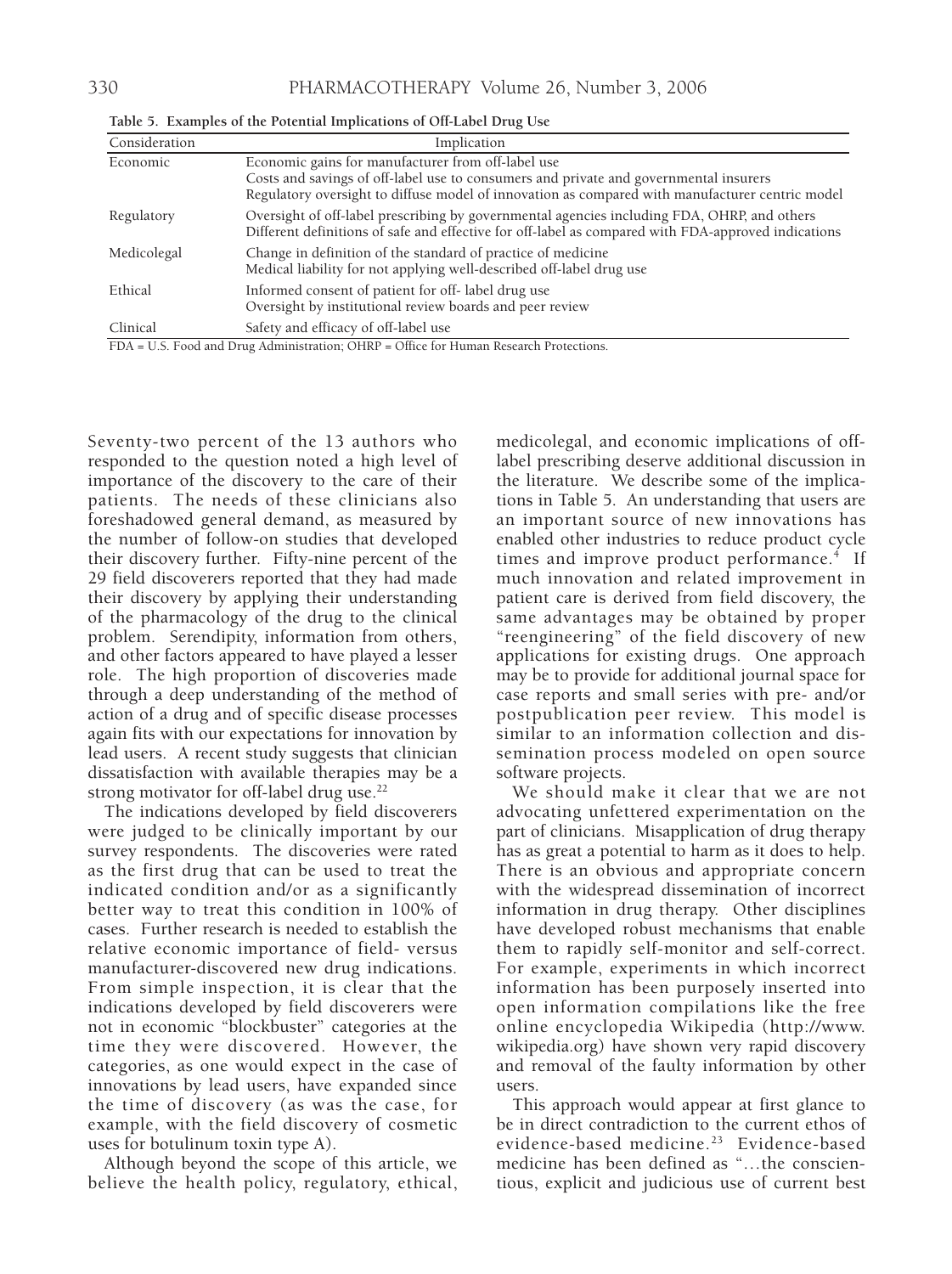evidence in making decisions about the care of individual patients."23 Although some have argued for a rather restrictive definition including only randomized clinical trials, others have not. Indeed, as noted by the same authors,  $23$ "However, some questions about therapy do not require randomised trials (successful interventions for otherwise fatal conditions) or cannot wait for the trials to be conducted. And if no randomised trial has been carried out for our patient's predicament, we must follow the trail to the next best external evidence and work from there."

It may be argued that open discourse or narratives concerning novel uses for FDAapproved drugs may serve to enhance formalized research into the safety and effectiveness of approved drugs in new settings. We would argue that these initial reports of off-label usage of approved drugs provide a valuable source of possible new indications. Further, far from providing evidence of safety and efficacy, we propose they provide reasonable hypotheses to be tested with use of scientific methods.<sup>24</sup> This perspective echoes that of some in the pharmacovigilance community who have advocated for journals to provide guidelines for reporting of cases and small series of adverse events.<sup>25</sup> These initial reports may be construed as a medical narrative. Narratives, including anecdotes, case reports, clinical conferences, and the like, have been central to medicine and its progress.<sup>26</sup> It has been suggested that narratives provide for the emergence of the unexpected. Quantitative methods, it has been argued, can only measure those attributes that are predefined.<sup>27</sup> If this is indeed the case, more qualitative research and widespread availability of narratives may increase the rate of innovation in drug therapy.

There are obvious limitations to this study and the conclusions. The present sample of newly discovered off-label applications is quite limited in both size and scope. We examined 143 new applications for drugs newly approved in only 1 year, 1998. However, our findings are quite similar to those found in a range of other industries by other investigators. The impact of field discovery may be different for different years or drugs approved. The response rates from clinicians were relatively low but within the expected response rate from physicians to surveys in general.<sup>28</sup> There may have been a bias in the responses that skewed the data toward field discovery. Drug manufacturers possibly may have played a behind-the-scenes role in the

apparent field discoveries. The physician survey attempted to address this by posing a specific question related to the source of the idea. None of the respondents noted a drug company representative as the source of the idea.

## **Conclusion**

These data suggest that field discovery is an important contributor to the identification of new applications for existing FDA-approved prescription drugs. Regardless of the impact, it is clear that field discovery of new uses for drugs is widespread and cuts across many pharmacologic classes of drugs. We suggest that this method of discovery is not well described or well understood, despite a previous call for a reallocation of research monies to off-label drug use research.<sup>29</sup> Additional research should be conducted to determine the attributes of clinicians involved in field discovery and the health policy and regulatory implications of this observation.

#### **References**

- 1**. Jong WT, Vulto A, deHoog M, Schimmel KJ, Tibboel D, van den Anker JN**. Unapproved and off label use of drugs in a children's hospital [letter]. N Engl J Med 2000;343:1125.
- 2**. Poole SG, Dooley MJ**. Off-label prescribing in oncology. Support Care Cancer 2004;12:302–5.
- 3**. Urban GL, von Hippel E**. Lead user analyses for the development of new industrial products. Manage Sci 1988;34:569–82.
- 4**. Herstatt C, von Hippel E**. From experience: developing new product concepts via the lead user method: a case study in a "low tech" field. J Prod Innovation Manage 1992;9:213–22.
- 5**. Morrison PD, Roberts JH, von Hippel E**. Determinants of user innovation and innovation sharing in a local market. Manage Sci 2000;46:1513–27.
- 6**. Franke N, von Hippel E**. Satisfying heterogeneous user needs via innovation toolkits: the case of Apache security software. Res Policy 2003;32:1199–215.
- 7**. Lüthje C**. Customers as co–inventors: an empirical analysis of the antecedents of customer-driven innovations in the field of medical equipment. Presented at the 32nd conference of the European Marketing Academy (EMAC), Glasgow, Scotland, May 20–23, 2003.
- 8**. Lüthje C**. Characteristics of innovating users in a consumer goods field: an empirical study of sport-related product consumers. Technovation 2004;24(9):683–95.
- 9**. Franke N, Shah S**. How communities support innovative activities: an exploration of assistance and sharing among endusers. Res Policy 2003;32:157–78.
- 10**. Lüthje C, Herstatt C, von Hippel E**. The dominant role of local information in user innovation: the case of mountain biking [working paper no. 4377–02]. Cambridge, MA: Massachusetts Institute of Technology–Sloan School of Management, 2002.
- 11**. Riggs W, von Hippel E**. The impact of scientific and commercial values on the sources of instrument innovation. Res Policy 1994;23(4):459–69.
- 12**. Ogawa S**. Does sticky information affect the locus of innovation? Evidence from the Japanese convenience-store industry. Res Policy 1998;26:777–90.
- 13**. von Hippel E**. Democratizing innovation. Cambridge, MA: MIT Press, 2004.
- 14**. Raymond ES**. The cathedral and the bazaar. In: The cathedral and the bazaar musings on Linux and open source by an